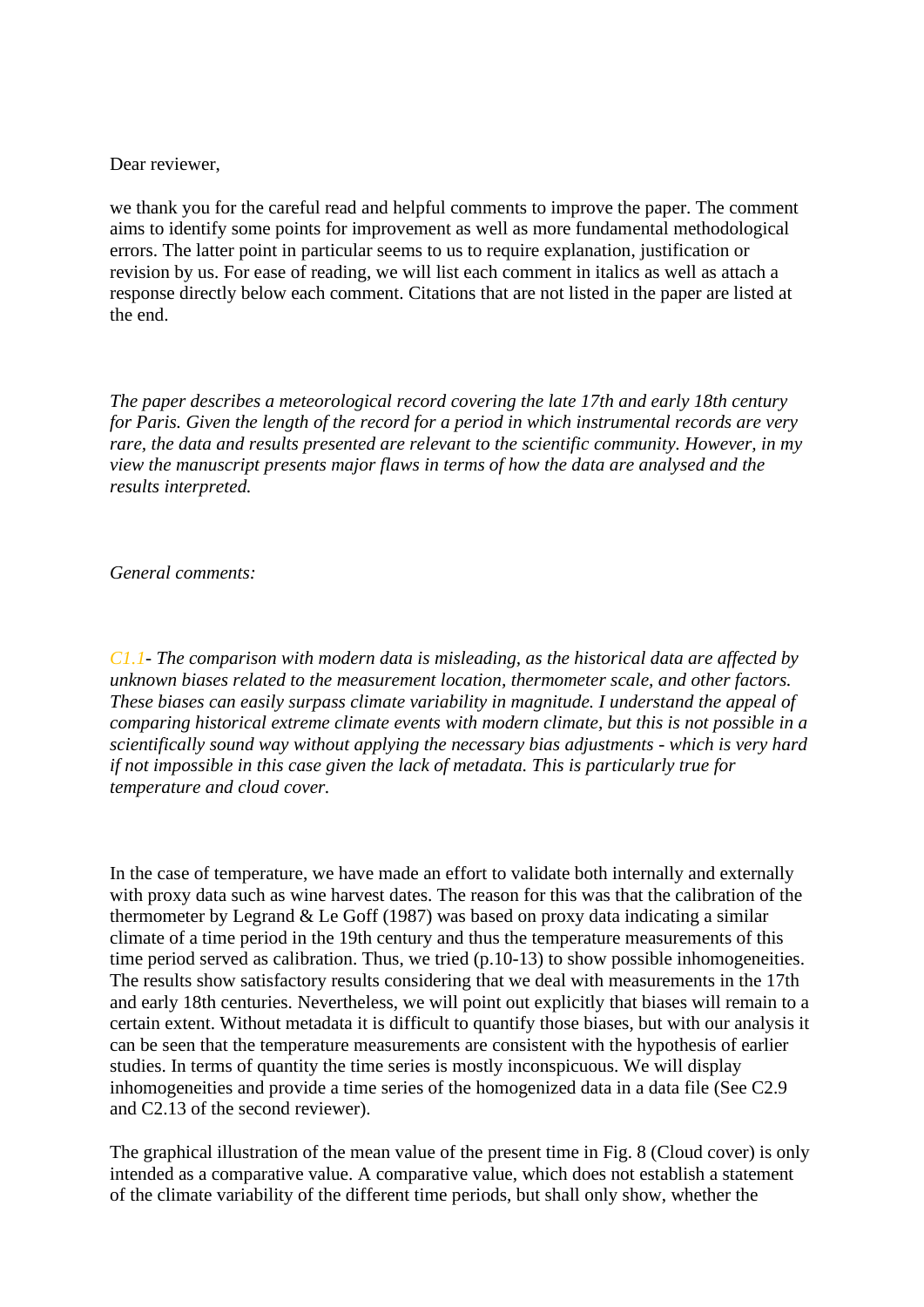subjective "measurement" of the cloud cover results in plausible values. This is true for temperature as well. It is for instance easier to identify cold winters showing anomalies (Fig. 5) as when showing absolute values. But again, we do not claim that for instance a difference of 0.5 °C shows a different in climate between those periods. But we want to show that cold winters, with anomalies up to -4 °C, appeared frequently in the analyzed time period.

Therefore, we feel justified in maintaining these comparisons, with clearer explanation.

*C1.2- In addition to the previous point, the Meteoblue dataset used by the authors is a commercial product that, as far as I know, has never been evaluated in peer-review literature. If that is true, it should not be used for a scientific article. My suggestion is to drop the use of a modern reference period for temperature and cloud cover - except perhaps to assess data quality such as for the NDR calculation - and concentrate on the decadal variability of the studied period.*

We adopted the ERA5 reanalysis instead of the Meteoblue dataset, because it is obvious that the former dataset is far more often used in the scientific literature. Nevertheless, as stated in C1.1 we want to keep our "comparison" with the reference period.

*C1.3- The temperature record is clearly affected by inhomogeneities. The authors actually do a very good job in pointing them out, by mentioning relocations, changes in the temperature scale, and changes in the ventilation of the instrument (Tab. 1; also Fig. 1a and 1b point to at*  least two important inhomogeneities). However, this fact is completely ignored when *analysing the data. There are some confusing sentences about this at the end of Sect. 3.3 that actually raise even more doubts about the quality of the data. I believe that some kind of statistical homogenization is necessary, even though reference series for this period are scarce. Beside the Central England Temperature series, there exist many temperature reconstruction that could be used.*

We will be content to only show anomalies and provide both time series of the raw data and a homogenized time series in one data file. However, since the homogenization does not affect the main statements in the paper, we want to keep the graphs of temperature based on the raw data after calibration.

Regarding a statistical homogenization: Proxy data do not seem to us to be useful since they do not have the required temporal resolution. However, a comparison has already been discussed in the paper anyway with grape harvest dates. A homogenization with the CET is conceivable, but also connected with problems. First, the CET has only a monthly resolution and is based on mean temperatures, whereas our data have a daily resolution, and we are interested in the maximum and minimum temperatures. A homogenization with only one time series can further lead to spurious correlations and climate signals of the own measurements can be lost.

Furthermore, comparisons with other measurements show quite consistent results (See below for instance the winter temperature anomalies of De Bilt, CET and Paris).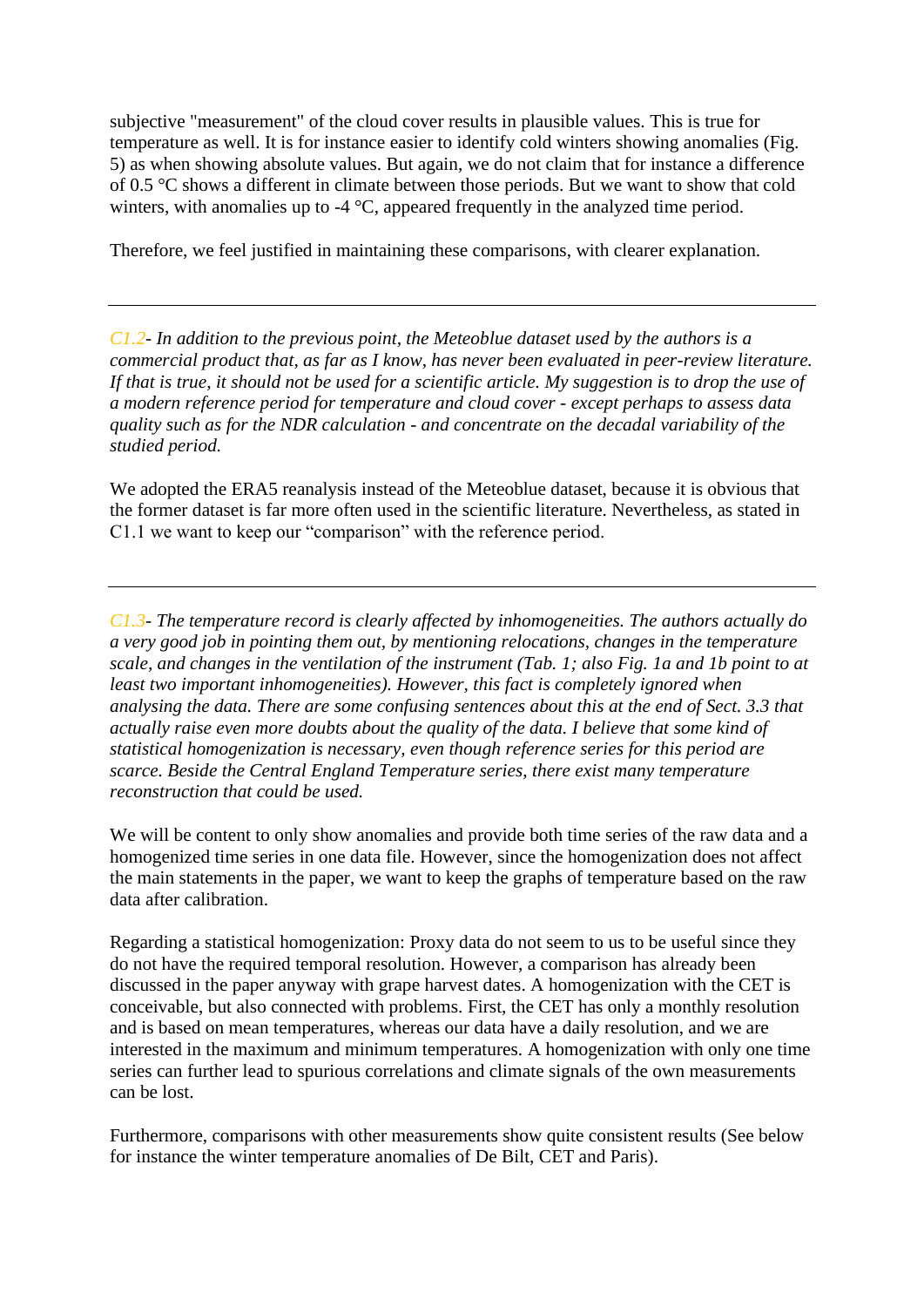

*Figure 1: DJF Anomalies of Paris, De Bilt and CET (Manley, 1974)*

*C1.4- How does this record relate to the widely available long monthly temperature series for Paris? Is that series also based on Morin's observations? Are there any differences from your data?*

If this point refers to the temperature series of Rousseau (2009, 2013) then yes. The difference is that we wanted to provide data on a daily basis.

*C1.5- Many equations and definitions appear in the results. They should be moved to the methods section.*

We will make slight modifications but would like to keep most of the layout due to readability.

*C1.6- I am not a native English speaker but the quality of the language seems rather poor to me, to the point that I had difficulties understanding some sentences.*

The article has been proofread by PRS. ([https://www.proof-reading-services.org/en/\)](https://www.proof-reading-services.org/en/)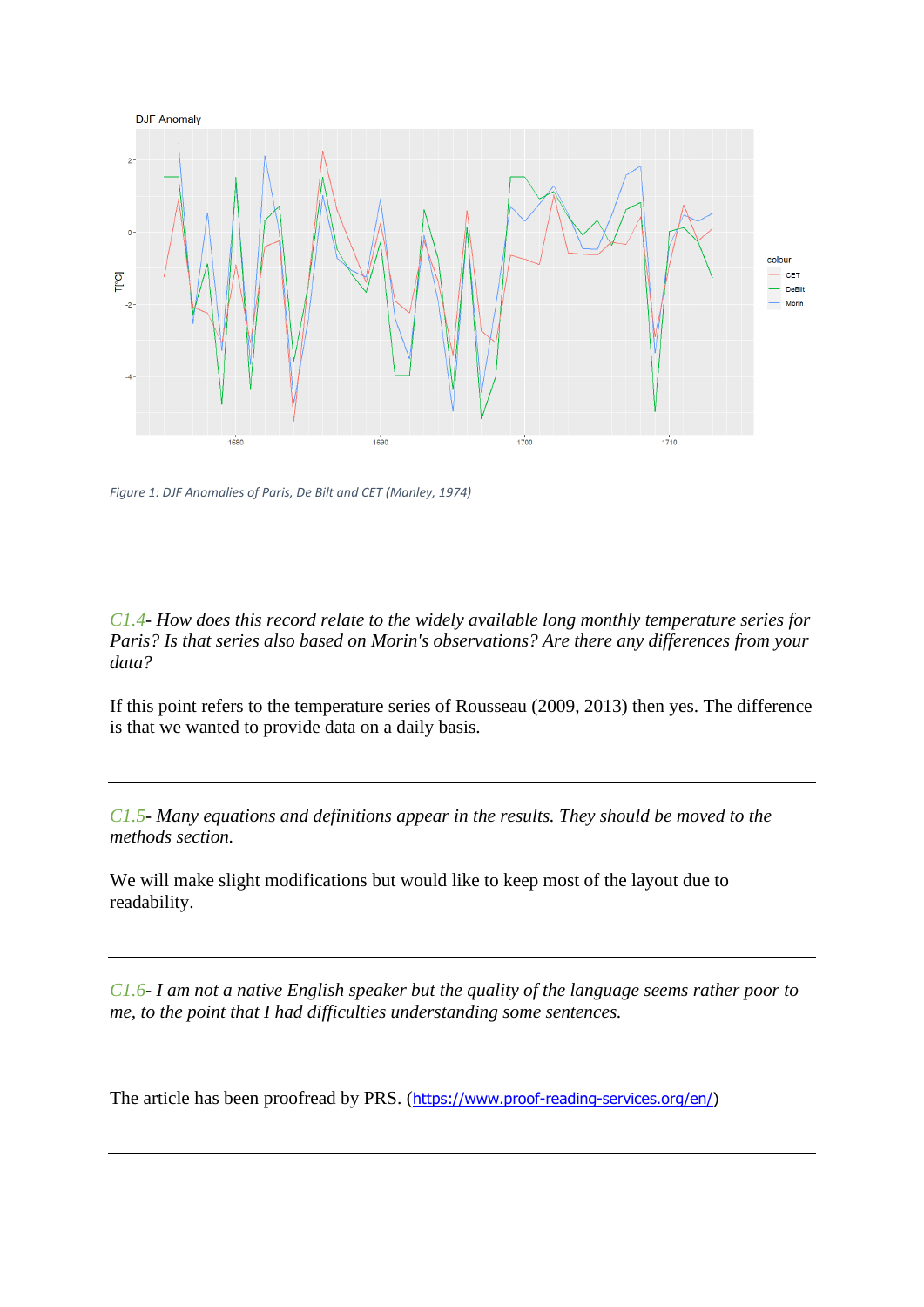Specific comments:

*C1.7- The procedure to convert the temperature readings to Celsius need to be explained more in details, since the given references are in French. Besides, the conversion formulas (Eqs. 1-3) are not completely clear to me: I would expect that the TM in the three equations refer to different observation times, but this is not indicated. Moreover, it is often mentioned in the manuscript that the thermometer was filled with spirit: is this an assumption or a known fact? How do you explain that a linear conversion does not introduce a bias at high temperatures?*

A more detailed explanation of the conversion to °C will be adopted. Also, the terminologies (TM) will be pointed out more clearly. TM basically means measured temperature and refers to the highest measured value per day when calculating Tmax and to the lowest measured value per day when calculating Tmin.

We do not know for sure if the thermometer was filled with mercury or spirit. Earlier literature assumes the latter. Nevertheless, we could not identify biases which can appear in temperature measurements using spirit (See Camuffo, 2016). We will make this point clear. However, the term "liquid" was used just once in the context of the calibration procedure, which is indeed an assumption. We will modify the text to avoid misunderstandings.

An unreasonably high bias at high temperatures due to radiation, liquid thermometers, etc. would be visible when comparing the GST (growing season temperature) with grape harvest dates and when, what we did but don't show it in the preprint, looking at qq plots with EOB-S data (Original units of Morin and temperature series of EOB-S). The comparison is not scientifically valid, but unreasonably high biases could have been seen there, if existing.

*C1.8- Equation on page 10 (number missing): I believe the indices i,j,k here are in the wrong positions.*

Thank you for making the effort to understand the equation and to point out the misleading indices. We changed that and added a number to the equation.

*C1.9- P11, L207: Dai (2006) shows that the effect of pressure on snowmelt is negligible in the lower troposphere. Besides, increasing humidity cause the melting point temperature to decrease (i.e. a lower temperature is required for snow), not increase. More importantly, precipitation phase at the surface depends on the temperature profile above the station, of which surface temperature is merely a proxy (e.g. it can be significantly warmer 1 km above the surface than at the surface, hence it can rain with negative temperature). Another important factor is precipitation intensity (higher intensity implies higher melting point temperature).*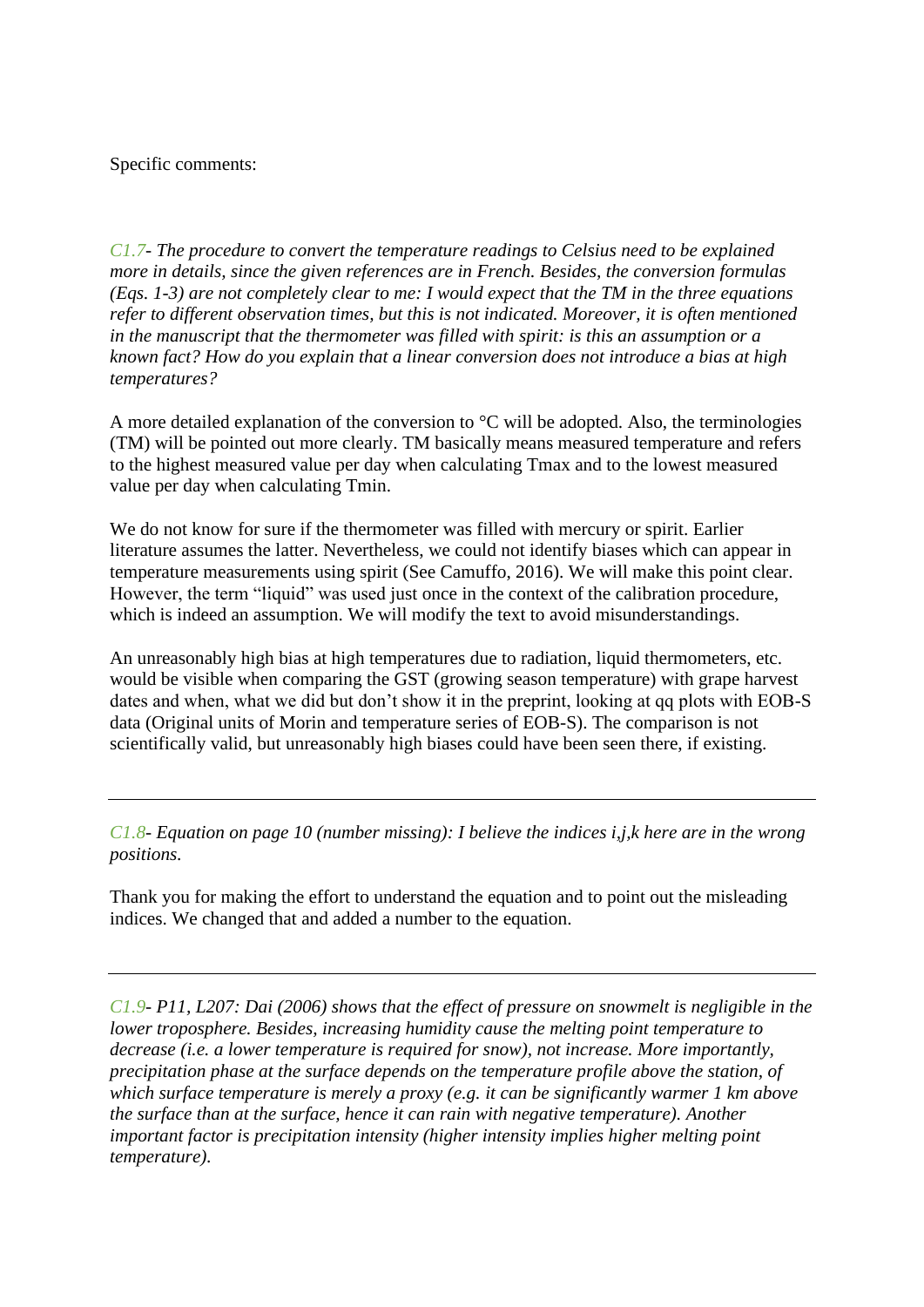We are aware that there are different factors which lead to a different melting point. Therefore, we see the calculation in Fig. 3 as a statistical approach to validate for plausibility. Or in other words: To check for inhomogeneities of the temperature measurement near the snow/rain threshold.

*C1.10- P11, L215: "So, if..." - something wrong with this sentence, snowfall frequency is not measured in °C.*

Thank you. We correct the sentence.

*C1.11- Equation on page 12 (number missing): What is the factor 2 for? The notation for the sums is confusing.*

The factor 2 will be deleted, because it appears in the denominator and in the numerator. But we will keep the notations of the sum (See also Camuffo, 2017)

*C1.12- P12, L231: What is a typical value for NDR for data measured indoor? How relevant is the change from 0.8 to 0.95 in 1688?*

For indoor measurements the NDR value is below 0.3 (See Electronic supplementary material Camuffo, 2017). Therefore, we can state that the measurements were performed outside. A change of 0.8 to 0.95 is of relevance, because it points out that the exposure or maybe the thermometer itself changed. (See also C2.13 for more detail)

*C1.13- P13, L263: The Maunder and Spörer Minima are defined by solar activity, not by climate, and the influence of solar activity on climate is still uncertain. This is mentioned briefly later in the manuscript, but I believe it should be clarified already in the introduction. The choice of LMM to describe the period covered by the data is perhaps not the best as it gives the impression that the climate anomalies were mainly driven by solar activity.*

We adopt a clearer explanation of the terminologies but point out once again that the terminology "Late Maunder Minimum" is well accepted in historical climatology.

*C1.14- P22, L349: "This means that..." - Circulation is an essential requirement for cold winters rather than an additional driving factor. Even a possible solar influence would mainly act through changes in circulation (e.g. Barriopedro et al., 2008).*

We totally agree to this comment and will modify statements, which are misleading or stating too strong hypotheses. What we have found in our study is just a lower frequency of WI (basically frequency of clouds moving from west to east) and that there is a correlation of a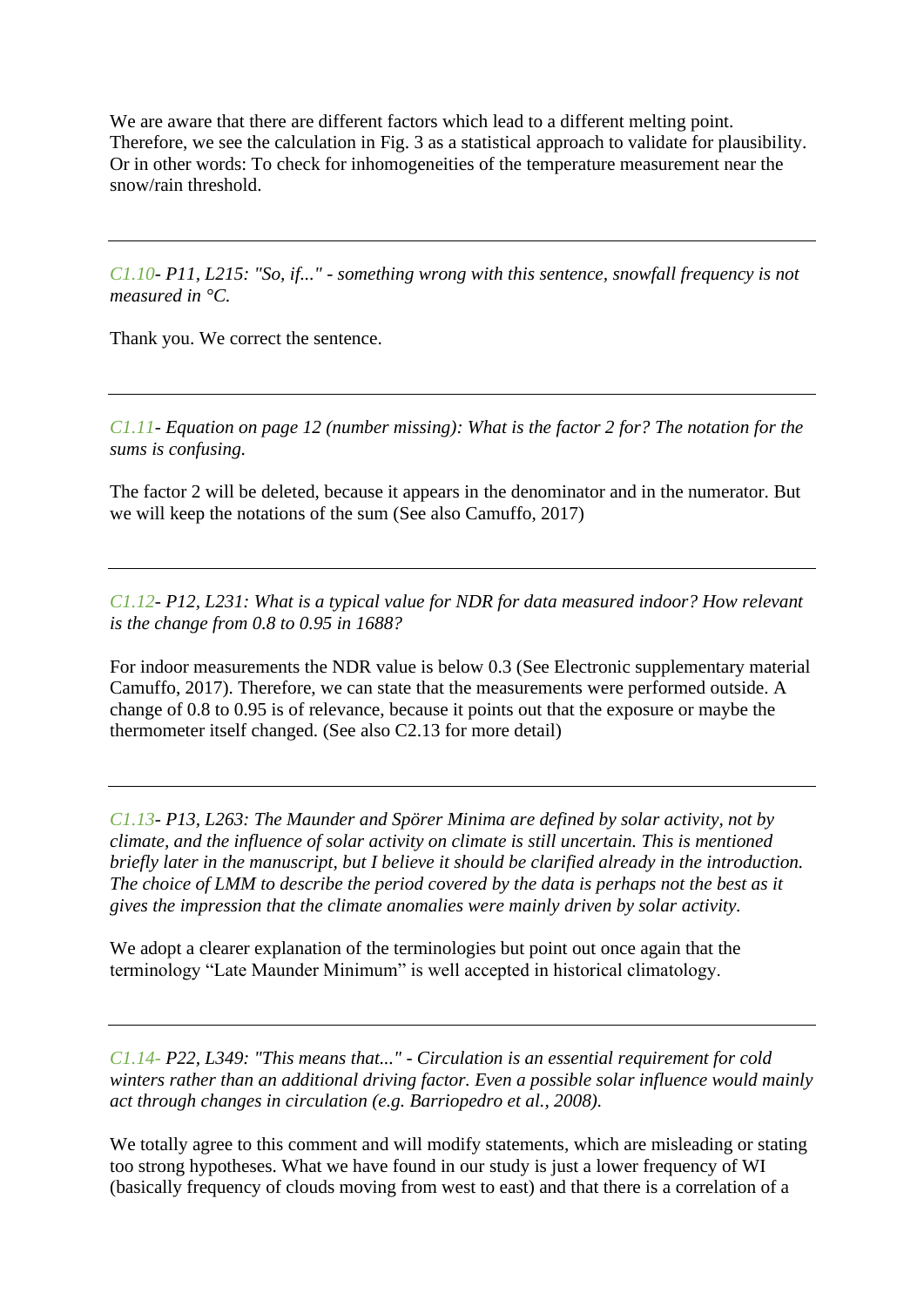low WI with lower temperatures in winter. This can also be seen as a further validation of the temperature measurements.

*C1.15- P22, L367: How is exactly the DI calculated from modern data? Are clear days excluded? If not, there would be an obvious bias with respect to Morin's observations. How dependent are the results from the choice of the levels? This comparison should be done using an open, peer-reviewed dataset (e.g. ECMWF ERA5 reanalysis), or dropped.*

Thank you for coming up with this point. We did not exclude clear days in the first plot, but changed that and the results are still the same. A different weighting of the levels would result mainly in slightly different numbers of EI and SI. WI has in all levels of our interest higher values than our calculated mean for WI of Morin's measurements. We excluded the clear days (TCC<10%) and the result for ERA5 can be seen in the following below.

However, we will reconsider slightly different levels for comparison. In the plot below we took the mean of the 900 hP, 850 hP, 700 hP and 500 hP level for summer and spring and the same for winter and autumn with a weight on the 900 hP level of the factor of 2.

We would like to point out in particular the agreement of Morin's observations with the reanalyses, which is outstanding considering that the measurement was made by eye.



*Figure 2: Seasonal mean of the DI of Morin's measurements (colored) and ERA5 reanalysis (1980-2020)*